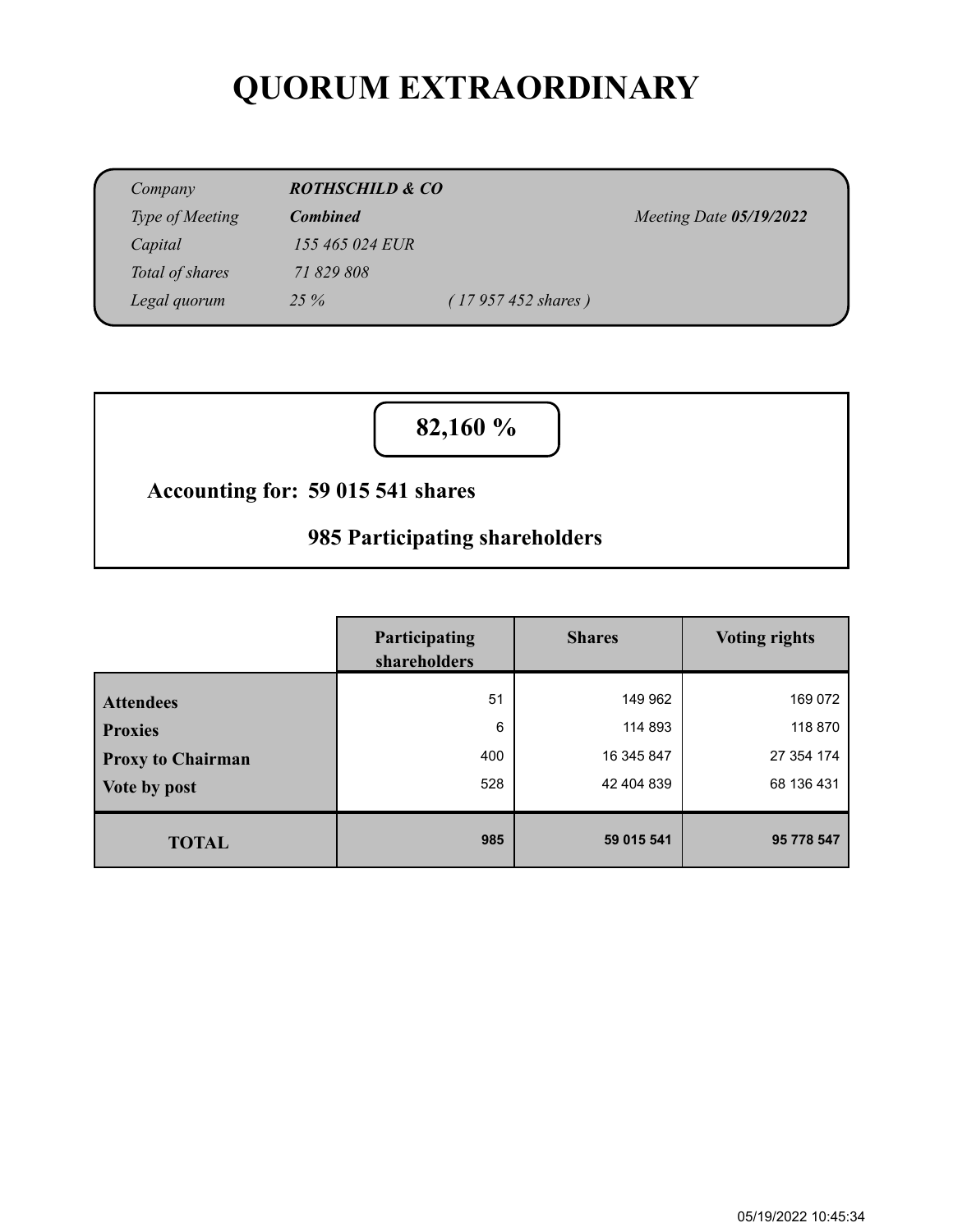# **QUORUM ORDINARY**

| Company         | <b>ROTHSCHILD &amp; CO</b> |                             |                         |  |
|-----------------|----------------------------|-----------------------------|-------------------------|--|
| Type of Meeting | <b>Combined</b>            |                             | Meeting Date 05/19/2022 |  |
| Capital         | 155 465 024 EUR            |                             |                         |  |
| Total of shares | 71 829 808                 |                             |                         |  |
| Legal quorum    | 20%                        | $(14365962 \text{ shares})$ |                         |  |

**82,469 %**

### **59 237 754 shares Accounting for:**

## **983 Participating shareholders**

|                                                                | Participating<br>shareholders | <b>Shares</b>                                  | <b>Voting rights</b>                           |
|----------------------------------------------------------------|-------------------------------|------------------------------------------------|------------------------------------------------|
| <b>Attendees</b><br><b>Proxies</b><br><b>Proxy to Chairman</b> | 52<br>7<br>395<br>529         | 150 022<br>240 893<br>16 440 725<br>42 406 114 | 169 132<br>370 870<br>27 543 930<br>68 138 981 |
| Vote by post<br><b>TOTAL</b>                                   | 983                           | 59 237 754                                     | 96 222 913                                     |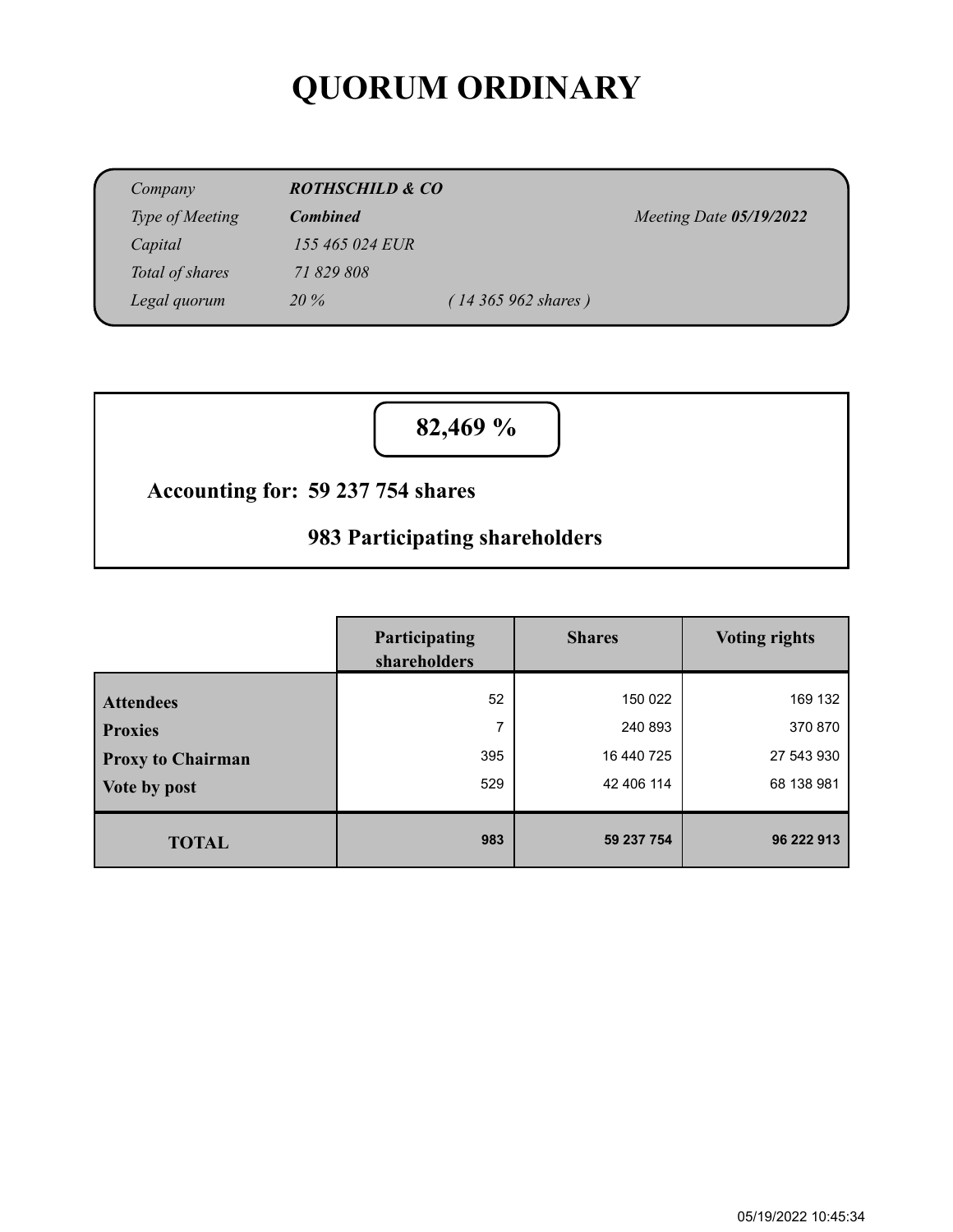#### VOTE RESULTS

| <b>Nb</b>      | <b>Resolution</b> | Result  | For                                                                                                                       |         | Against      |          | Vote withhold |                          | <b>Total votes</b> | <b>Shares represented</b><br>by the votes cast | Percentage of the<br>share capital<br>represented by the | Out of vote<br>voting rights | <b>Null voting</b><br>rights | Quorum   |
|----------------|-------------------|---------|---------------------------------------------------------------------------------------------------------------------------|---------|--------------|----------|---------------|--------------------------|--------------------|------------------------------------------------|----------------------------------------------------------|------------------------------|------------------------------|----------|
|                |                   |         | <b>Votes</b>                                                                                                              | %       | <b>Votes</b> | %        | <b>Votes</b>  | %                        |                    |                                                | votes cast                                               |                              |                              |          |
|                |                   |         | Approval of the Company's financial statements for the financial year ended 31 December 2021                              |         |              |          |               |                          |                    |                                                |                                                          |                              |                              |          |
| $\mathbf{1}$   |                   |         |                                                                                                                           |         |              |          |               |                          |                    |                                                |                                                          |                              |                              |          |
|                | $\overline{1}$    | Carried | 95 632 724                                                                                                                | 100 %   | $\mathbf 0$  | 0,00%    | 145 823       | $\overline{\phantom{a}}$ | 95 632 724         | 59 015 541                                     | 75,921 %                                                 | $\mathbf 0$                  | $\mathbf{0}$                 | 82,160 % |
|                |                   |         | Appropriation of income for the financial year ended 31 December 2021 and setting the dividend                            |         |              |          |               |                          |                    |                                                |                                                          |                              |                              |          |
| $\overline{2}$ |                   |         |                                                                                                                           |         |              |          |               |                          |                    |                                                |                                                          |                              |                              |          |
|                | 2                 | Carried | 96 222 792                                                                                                                | >99.99% | 50           | < 0.01 % | 71            | $\blacksquare$           | 96 222 842         | 59 237 754                                     | 76,207 %                                                 | $\mathbf 0$                  | $\mathbf 0$                  | 82,469 % |
|                |                   |         | Approval of the consolidated financial statements for the financial year ended 31 December 2021                           |         |              |          |               |                          |                    |                                                |                                                          |                              |                              |          |
| 3              |                   |         |                                                                                                                           |         |              |          |               |                          |                    |                                                |                                                          |                              |                              |          |
|                | 3                 | Carried | 95 745 644                                                                                                                | >99.99% | 16           | < 0.01 % | 32 887        | $\blacksquare$           | 95 745 660         | 59 015 541                                     | 75,921 %                                                 | $\mathbf 0$                  | $\mathbf 0$                  | 82,160 % |
|                |                   |         | Approval of a regulated agreement in accordance with Articles L.226-10 and L.225-38 et seq. of the French Commercial Code |         |              |          |               |                          |                    |                                                |                                                          |                              |                              |          |
| $\overline{4}$ |                   |         |                                                                                                                           |         |              |          |               |                          |                    |                                                |                                                          |                              |                              |          |
|                | $\overline{4}$    | Carried | 95 767 395                                                                                                                | >99.99% | 7676         | < 0.01 % | 156           | $\blacksquare$           | 95 775 071         | 59 012 231                                     | 75,917 %                                                 | 3 3 2 0                      | $\mathbf 0$                  | 82,160 % |
|                |                   |         | Ratification of Lord Mark Sedwill's appointment (cooptation) as a member of the Supervisory Board                         |         |              |          |               |                          |                    |                                                |                                                          |                              |                              |          |
| 5              |                   |         |                                                                                                                           |         |              |          |               |                          |                    |                                                |                                                          |                              |                              |          |
|                | 5                 | Carried | 94 436 453                                                                                                                | 98,62%  | 1 320 610    | 1,38 %   | 21 4 8 4      | $\sim$                   | 95 757 063         | 59 015 541                                     | 75,921 %                                                 | $\mathbf 0$                  | $\mathbf 0$                  | 82.160 % |
|                |                   |         | Ratification of Jennifer Moses' appointment as a member of the Supervisory Board                                          |         |              |          |               |                          |                    |                                                |                                                          |                              |                              |          |
| 6              |                   |         |                                                                                                                           |         |              |          |               |                          |                    |                                                |                                                          |                              |                              |          |
|                | 6                 | Carried | 95 385 116                                                                                                                | 99.61 % | 371923       | 0,39 %   | 21 508        | $\blacksquare$           | 95 757 039         | 59 015 541                                     | 75,921 %                                                 | $\mathbf 0$                  | $\mathbf 0$                  | 82,160 % |
|                |                   |         |                                                                                                                           |         |              |          |               |                          |                    |                                                |                                                          |                              |                              |          |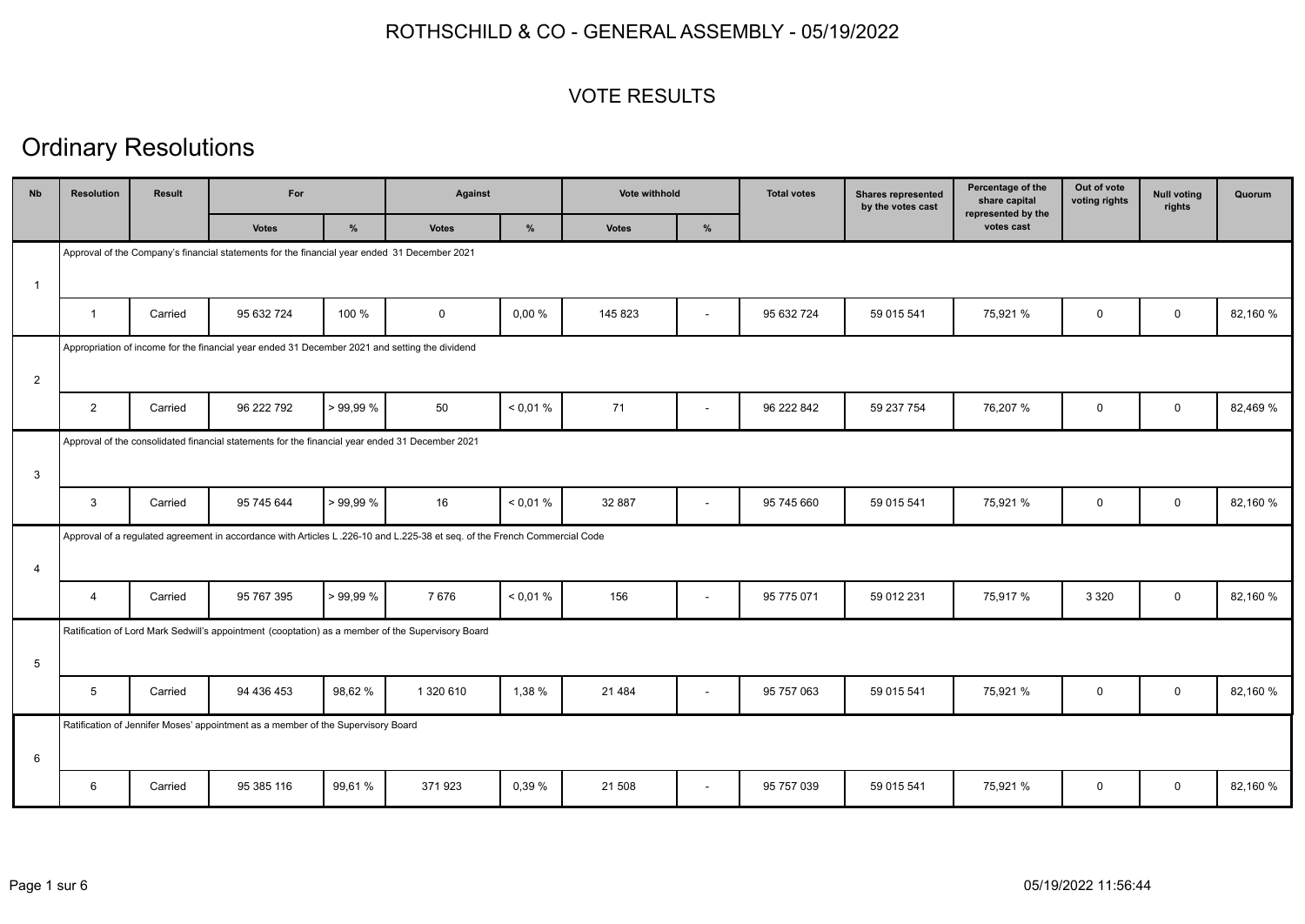#### VOTE RESULTS

| <b>Nb</b>      | <b>Resolution</b> | Result  | For                                                                                                                            |        | <b>Against</b> |        | Vote withhold |                          | <b>Total votes</b> | <b>Shares represented</b><br>by the votes cast | Percentage of the<br>share capital<br>represented by the | Out of vote<br>voting rights | <b>Null voting</b><br>rights | Quorum   |
|----------------|-------------------|---------|--------------------------------------------------------------------------------------------------------------------------------|--------|----------------|--------|---------------|--------------------------|--------------------|------------------------------------------------|----------------------------------------------------------|------------------------------|------------------------------|----------|
|                |                   |         | <b>Votes</b>                                                                                                                   | %      | <b>Votes</b>   | %      | <b>Votes</b>  | $\%$                     |                    |                                                | votes cast                                               |                              |                              |          |
|                |                   |         | Renewal of the appointment of Arielle Malard de Rothschild as a member of the Supervisory Board                                |        |                |        |               |                          |                    |                                                |                                                          |                              |                              |          |
| $\overline{7}$ |                   |         |                                                                                                                                |        |                |        |               |                          |                    |                                                |                                                          |                              |                              |          |
|                | $\overline{7}$    | Carried | 93 992 604                                                                                                                     | 98,16% | 1764 435       | 1,84 % | 21 508        | ÷                        | 95 757 039         | 59 015 541                                     | 75,921 %                                                 | $\mathbf 0$                  | $\mathbf 0$                  | 82,160 % |
|                |                   |         | Renewal of the appointment of Carole Piwnica as a member of the Supervisory Board                                              |        |                |        |               |                          |                    |                                                |                                                          |                              |                              |          |
| 8              |                   |         |                                                                                                                                |        |                |        |               |                          |                    |                                                |                                                          |                              |                              |          |
|                | 8                 | Carried | 92 717 065                                                                                                                     | 96,83% | 3 0 3 9 9 7 4  | 3,17%  | 21 508        | $\blacksquare$           | 95 757 039         | 59 015 541                                     | 75,921 %                                                 | $\mathbf 0$                  | $\mathbf 0$                  | 82,160 % |
|                |                   |         | Renewal of the appointment of Jennifer Moses as a member of the Supervisory Board                                              |        |                |        |               |                          |                    |                                                |                                                          |                              |                              |          |
| 9              |                   |         |                                                                                                                                |        |                |        |               |                          |                    |                                                |                                                          |                              |                              |          |
|                | 9                 | Carried | 95 215 834                                                                                                                     | 99,43% | 541 205        | 0,57 % | 21 508        | $\overline{\phantom{a}}$ | 95 757 039         | 59 015 541                                     | 75,921 %                                                 | $\mathbf 0$                  | $\mathbf 0$                  | 82,160 % |
|                |                   |         | Renewal of the appointment of Véronique Weill as a member of the Supervisory Board                                             |        |                |        |               |                          |                    |                                                |                                                          |                              |                              |          |
| 10             |                   |         |                                                                                                                                |        |                |        |               |                          |                    |                                                |                                                          |                              |                              |          |
|                | 10                | Carried | 91 838 357                                                                                                                     | 96,12% | 3703696        | 3,88 % | 236 494       | $\blacksquare$           | 95 542 053         | 59 015 541                                     | 75,921 %                                                 | 0                            | $\mathbf 0$                  | 82,160 % |
|                |                   |         | Appointment of Marc-Olivier Laurent as a member of the Supervisory Board                                                       |        |                |        |               |                          |                    |                                                |                                                          |                              |                              |          |
| 11             |                   |         |                                                                                                                                |        |                |        |               |                          |                    |                                                |                                                          |                              |                              |          |
|                | 11                | Carried | 92 509 915                                                                                                                     | 96,61% | 3 247 148      | 3,39 % | 21 4 8 4      | $\overline{\phantom{a}}$ | 95 757 063         | 59 015 541                                     | 75,921 %                                                 | $\mathbf 0$                  | $\mathbf{0}$                 | 82,160 % |
|                |                   |         | Approval of the remuneration policies applicable to the Managing Partner and to the Executive Chairman of the Managing Partner |        |                |        |               |                          |                    |                                                |                                                          |                              |                              |          |
| 12             |                   |         |                                                                                                                                |        |                |        |               |                          |                    |                                                |                                                          |                              |                              |          |
|                | 12                | Carried | 92 979 238                                                                                                                     | 97,08% | 2 798 407      | 2,92 % | 902           |                          | 95 777 645         | 59 015 541                                     | 75,921 %                                                 | 0                            | $\mathbf 0$                  | 82,160 % |
|                |                   |         |                                                                                                                                |        |                |        |               |                          |                    |                                                |                                                          |                              |                              |          |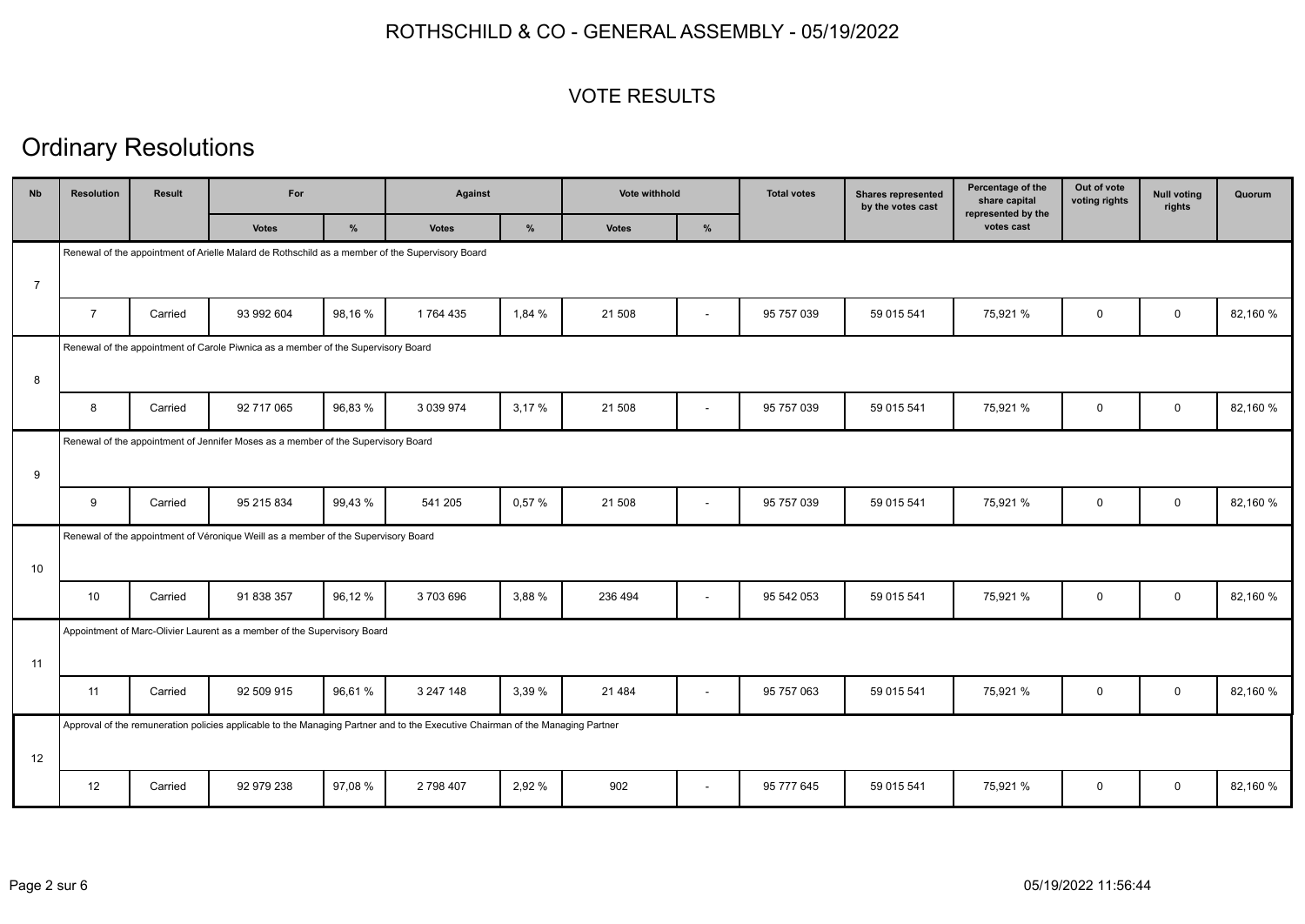#### VOTE RESULTS

| <b>N<sub>b</sub></b> | <b>Resolution</b> | Result  | For                                                                                    |         | Against      |        | <b>Vote withhold</b>                                                                                                                                                                               |                          | <b>Total votes</b> | <b>Shares represented</b><br>by the votes cast | Percentage of the<br>share capital<br>represented by the | Out of vote<br>voting rights | <b>Null voting</b><br>rights | Quorum   |
|----------------------|-------------------|---------|----------------------------------------------------------------------------------------|---------|--------------|--------|----------------------------------------------------------------------------------------------------------------------------------------------------------------------------------------------------|--------------------------|--------------------|------------------------------------------------|----------------------------------------------------------|------------------------------|------------------------------|----------|
|                      |                   |         | <b>Votes</b>                                                                           | %       | <b>Votes</b> | %      | <b>Votes</b>                                                                                                                                                                                       | %                        |                    |                                                | votes cast                                               |                              |                              |          |
|                      |                   |         | Approval of the remuneration policy applicable to the members of the Supervisory Board |         |              |        |                                                                                                                                                                                                    |                          |                    |                                                |                                                          |                              |                              |          |
| 13                   |                   |         |                                                                                        |         |              |        |                                                                                                                                                                                                    |                          |                    |                                                |                                                          |                              |                              |          |
|                      | 13                | Carried | 93 101 904                                                                             | 97,21 % | 2 675 786    | 2,79 % | 857                                                                                                                                                                                                | $\overline{\phantom{a}}$ | 95 777 690         | 59 015 541                                     | 75,921 %                                                 | $\mathbf 0$                  | $\mathbf 0$                  | 82,160 % |
|                      |                   |         |                                                                                        |         |              |        | Approval of the information related to corporate officers' (mandataires sociaux) remuneration referred to in Article L.22-10-9, I. of the French Commercial Code                                   |                          |                    |                                                |                                                          |                              |                              |          |
| 14                   |                   |         |                                                                                        |         |              |        |                                                                                                                                                                                                    |                          |                    |                                                |                                                          |                              |                              |          |
|                      | 14                | Carried | 93 101 935                                                                             | 97,21%  | 2675655      | 2,79 % | 957                                                                                                                                                                                                | $\overline{\phantom{a}}$ | 95 777 590         | 59 015 541                                     | 75,921 %                                                 | 0                            | $\mathbf 0$                  | 82,160 % |
|                      |                   |         |                                                                                        |         |              |        | Approval of the components of remuneration paid during, or awarded in respect of, the financial year ended 31 December 2021 to the Managing Partner                                                |                          |                    |                                                |                                                          |                              |                              |          |
| 15                   |                   |         |                                                                                        |         |              |        |                                                                                                                                                                                                    |                          |                    |                                                |                                                          |                              |                              |          |
|                      | 15                | Carried | 93 000 037                                                                             | 97,10 % | 2 777 653    | 2.90 % | 857                                                                                                                                                                                                | $\blacksquare$           | 95 777 690         | 59 015 541                                     | 75,921 %                                                 | 0                            | $\mathbf 0$                  | 82,160 % |
|                      |                   |         |                                                                                        |         |              |        | Approval of the components of remuneration paid during, or awarded in respect of, the financial year ended 31 December 2021 to Alexandre de Rothschild, Executive Chairman of the Managing Partner |                          |                    |                                                |                                                          |                              |                              |          |
| 16                   |                   |         |                                                                                        |         |              |        |                                                                                                                                                                                                    |                          |                    |                                                |                                                          |                              |                              |          |
|                      | 16                | Carried | 93 100 937                                                                             | 97,21%  | 2 676 753    | 2,79 % | 857                                                                                                                                                                                                | $\blacksquare$           | 95 777 690         | 59 015 541                                     | 75,921 %                                                 | $\mathbf 0$                  | $\mathbf 0$                  | 82,160 % |
|                      |                   |         |                                                                                        |         |              |        | Approval of the components of remuneration paid during, or awarded in respect of, the financial year ended 31 December 2021 to David de Rothschild, Chairman of the Supervisory Board              |                          |                    |                                                |                                                          |                              |                              |          |
| 17                   |                   |         |                                                                                        |         |              |        |                                                                                                                                                                                                    |                          |                    |                                                |                                                          |                              |                              |          |
|                      | 17                | Carried | 93 100 932                                                                             | 97,21 % | 2676753      | 2,79 % | 862                                                                                                                                                                                                | $\blacksquare$           | 95 777 685         | 59 015 541                                     | 75,921 %                                                 | 0                            | $\mathbf 0$                  | 82,160 % |
|                      |                   |         |                                                                                        |         |              |        | Setting the maximum total annual amount of remuneration that may be allocated to the members of the Supervisory Board as from 1 January 2022                                                       |                          |                    |                                                |                                                          |                              |                              |          |
| 18                   |                   |         |                                                                                        |         |              |        |                                                                                                                                                                                                    |                          |                    |                                                |                                                          |                              |                              |          |
|                      | 18                | Carried | 93 101 022                                                                             | 97,21%  | 2676613      | 2,79 % | 912                                                                                                                                                                                                | $\blacksquare$           | 95 777 635         | 59 015 541                                     | 75,921 %                                                 | $\mathbf 0$                  | $\mathbf 0$                  | 82,160 % |
|                      |                   |         |                                                                                        |         |              |        |                                                                                                                                                                                                    |                          |                    |                                                |                                                          |                              |                              |          |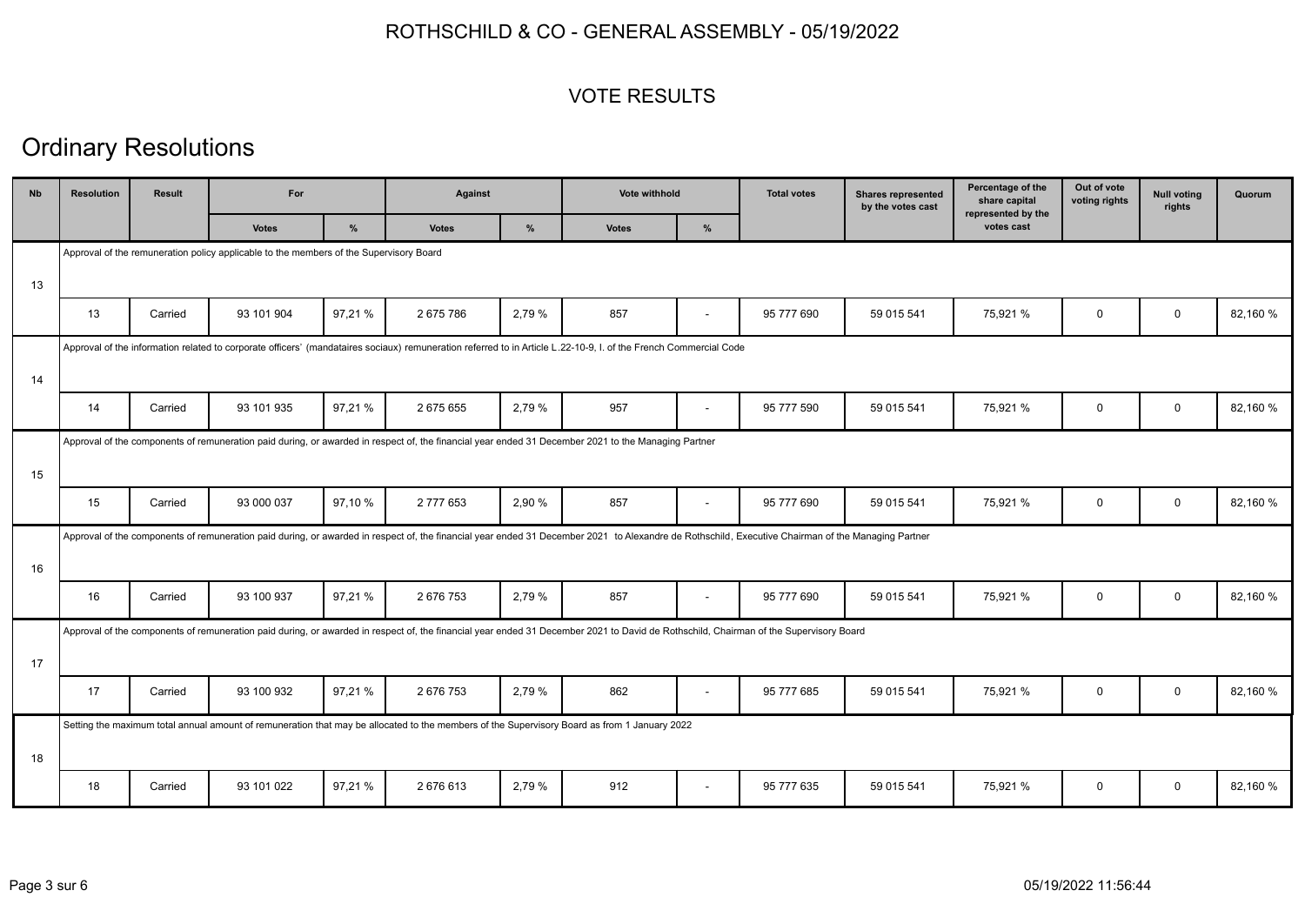#### VOTE RESULTS

| <b>N<sub>b</sub></b> | <b>Resolution</b>               | <b>Result</b> | For                                                                            |         | Against      |               | Vote withhold                                                                                                                                                                                                                  |                          | <b>Total votes</b> | <b>Shares represented</b><br>by the votes cast | Percentage of the<br>share capital<br>represented by the | Out of vote<br>voting rights | <b>Null voting</b><br>rights | Quorum   |
|----------------------|---------------------------------|---------------|--------------------------------------------------------------------------------|---------|--------------|---------------|--------------------------------------------------------------------------------------------------------------------------------------------------------------------------------------------------------------------------------|--------------------------|--------------------|------------------------------------------------|----------------------------------------------------------|------------------------------|------------------------------|----------|
|                      |                                 |               | <b>Votes</b>                                                                   | $\%$    | <b>Votes</b> | $\frac{9}{6}$ | <b>Votes</b>                                                                                                                                                                                                                   | %                        |                    |                                                | votes cast                                               |                              |                              |          |
| 19                   | year ended 31 December 2021     |               |                                                                                |         |              |               | Consultative vote, on a consolidated basis, on the total amount of compensation of any kind paid to persons identified in accordance with Article L.511-71 of the French Monetary and Financial Code (Code monétaire et financ |                          |                    |                                                |                                                          |                              |                              |          |
|                      | 19                              | Carried       | 93 100 761                                                                     | 97,21 % | 2 676 250    | 2,79 %        | 1 5 3 6                                                                                                                                                                                                                        | $\overline{\phantom{a}}$ | 95 777 011         | 59 015 541                                     | 75,921 %                                                 | 0                            | $\mathbf 0$                  | 82,160 % |
| 20                   |                                 |               | Authorisation granted to the Managing Partner to buy back the Company's shares |         |              |               |                                                                                                                                                                                                                                |                          |                    |                                                |                                                          |                              |                              |          |
|                      | 20                              | Carried       | 95 722 597                                                                     | >99.99% | 8 0 4 7      | < 0.01 %      | 47 903                                                                                                                                                                                                                         | $\overline{\phantom{a}}$ | 95 730 644         | 59 015 541                                     | 75,921 %                                                 | 0                            | $\mathbf 0$                  | 82,160 % |
| 30                   | Powers to carry out formalities |               |                                                                                |         |              |               |                                                                                                                                                                                                                                |                          |                    |                                                |                                                          |                              |                              |          |
|                      | 30                              | Carried       | 95 778 087                                                                     | >99,99% | 129          | < 0.01 %      | 331                                                                                                                                                                                                                            | $\sim$                   | 95 778 216         | 59 015 541                                     | 75,921 %                                                 | 0                            | $\mathbf 0$                  | 82,160 % |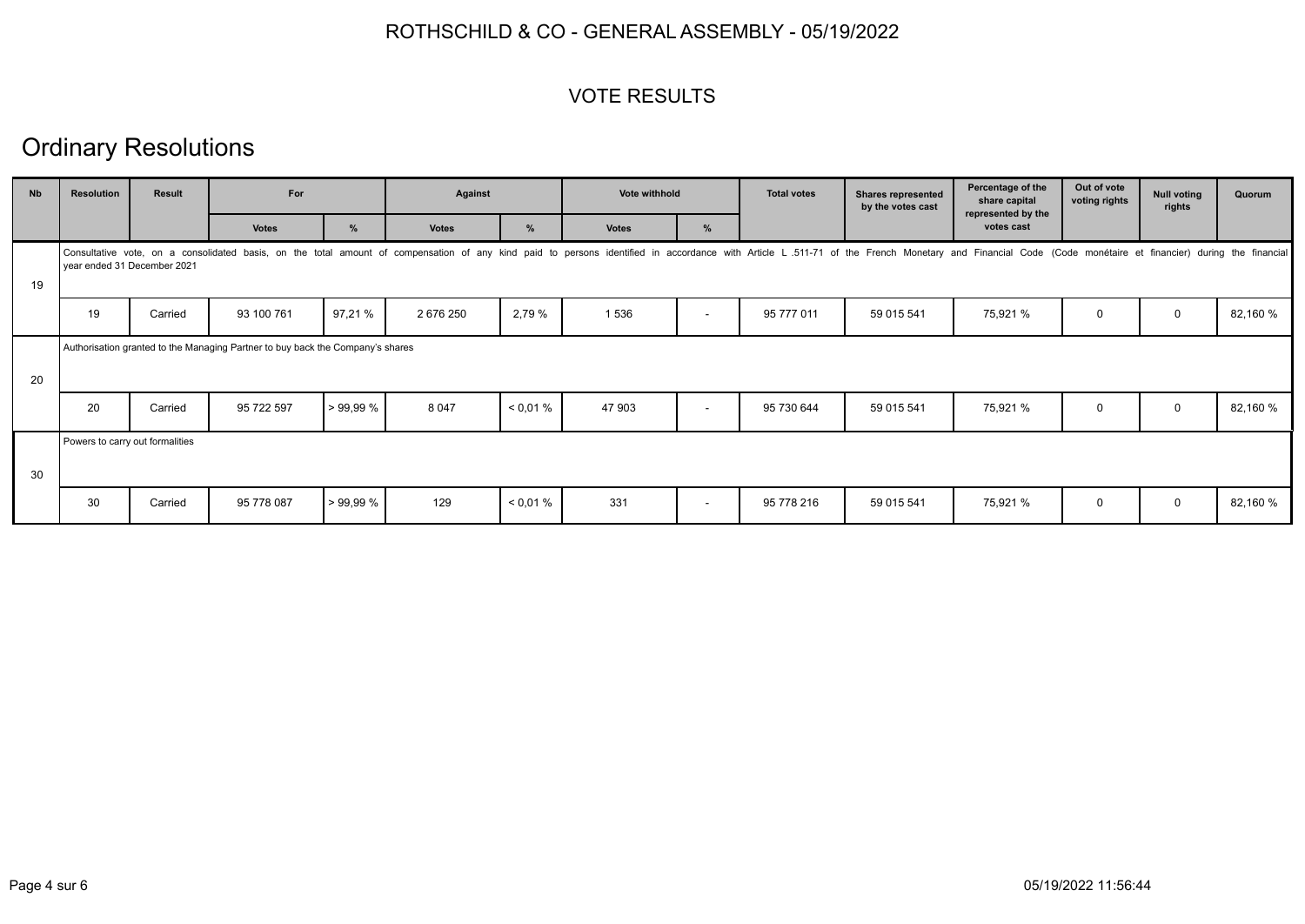#### VOTE RESULTS

# Extraordinary Resolutions

| <b>Nb</b> | <b>Resolution</b>                                                                                                                                                      | <b>Result</b>                                    | For                                                                                                               |         | Against       |          | <b>Vote withhold</b>                                                                                                                                                                                                           |                          | <b>Total votes</b> | <b>Shares represented</b><br>by the votes cast | Percentage of the<br>share capital<br>represented by the | Out of vote<br>voting rights | <b>Null voting</b><br>rights | Quorum   |
|-----------|------------------------------------------------------------------------------------------------------------------------------------------------------------------------|--------------------------------------------------|-------------------------------------------------------------------------------------------------------------------|---------|---------------|----------|--------------------------------------------------------------------------------------------------------------------------------------------------------------------------------------------------------------------------------|--------------------------|--------------------|------------------------------------------------|----------------------------------------------------------|------------------------------|------------------------------|----------|
|           |                                                                                                                                                                        |                                                  | <b>Votes</b>                                                                                                      | $\%$    | <b>Votes</b>  | $\%$     | <b>Votes</b>                                                                                                                                                                                                                   | %                        |                    |                                                | votes cast                                               |                              |                              |          |
|           |                                                                                                                                                                        |                                                  | Authorisation granted to the Managing Partner to reduce the Company's share capital by cancelling treasury shares |         |               |          |                                                                                                                                                                                                                                |                          |                    |                                                |                                                          |                              |                              |          |
| 21        |                                                                                                                                                                        |                                                  |                                                                                                                   |         |               |          |                                                                                                                                                                                                                                |                          |                    |                                                |                                                          |                              |                              |          |
|           | 21                                                                                                                                                                     | Carried                                          | 95 778 166                                                                                                        | >99.99% | 310           | < 0.01 % | 71                                                                                                                                                                                                                             | $\blacksquare$           | 95 778 476         | 59 015 541                                     | 75,921 %                                                 | $\mathbf 0$                  | $\mathbf 0$                  | 82,160 % |
| 22        | Delegation of authority to the Managing Partner to increase the Company's share capital by capitalising reserves, net income or issue, merger or contribution premiums |                                                  |                                                                                                                   |         |               |          |                                                                                                                                                                                                                                |                          |                    |                                                |                                                          |                              |                              |          |
|           | 22                                                                                                                                                                     | Carried                                          | 95 613 655                                                                                                        | 99,83 % | 164 721       | 0.17%    | 171                                                                                                                                                                                                                            |                          | 95 778 376         | 59 015 541                                     | 75.921 %                                                 | $\mathbf 0$                  | $\mathbf 0$                  | 82,160 % |
| 23        |                                                                                                                                                                        | or securities giving access to the share capital |                                                                                                                   |         |               |          | Delegation of authority to the Managing Partner to issue shares and/or securities giving immediate or deferred access to the Company's share capital as consideration for contributions in kind granted to the Company and con |                          |                    |                                                |                                                          |                              |                              |          |
|           | 23                                                                                                                                                                     | Carried                                          | 86 723 609                                                                                                        | 90.55 % | 9 0 54 8 67   | 9.45 %   | 71                                                                                                                                                                                                                             | $\overline{\phantom{a}}$ | 95 778 476         | 59 015 541                                     | 75.921 %                                                 | $\mathbf 0$                  | $\Omega$                     | 82,160 % |
| 24        | souscription)                                                                                                                                                          |                                                  |                                                                                                                   |         |               |          | Delegation of authority to the Managing Partner to decide on the issue of shares and/or securities giving immediate or deferred access to the Company's share capital, with preferential subscription rights for existing shar |                          |                    |                                                |                                                          |                              |                              |          |
|           | 24                                                                                                                                                                     | Carried                                          | 86 723 005                                                                                                        | 90,55 % | 9 0 5 10 4    | 9,45 %   | 438                                                                                                                                                                                                                            | $\blacksquare$           | 95 778 109         | 59 015 541                                     | 75,921 %                                                 | $\mathbf 0$                  | $\mathbf 0$                  | 82,160 % |
| 25        |                                                                                                                                                                        |                                                  | and Financial Code), without preferential subscription rights for existing shareholders                           |         |               |          | Delegation of authority to the Managing Partner to issue shares and/or securities, giving immediate or deferred access to the Company's share capital by way of a public offer (other than an offer as defined in Article L.41 |                          |                    |                                                |                                                          |                              |                              |          |
|           | 25                                                                                                                                                                     | Carried                                          | 86 654 526                                                                                                        | 90,47%  | 9 123 870     | 9.53 %   | 151                                                                                                                                                                                                                            | $\sim$                   | 95 778 396         | 59 015 541                                     | 75,921 %                                                 | $\mathbf 0$                  | $\mathbf 0$                  | 82,160 % |
| 26        |                                                                                                                                                                        |                                                  | without preferential subscription rights for existing shareholders                                                |         |               |          | Delegation of authority to the Managing Partner to issue shares and/or securities giving immediate or deferred access to the Company's share capital by way of an offer as defined in Article L 411-2 1° of the French Monetar |                          |                    |                                                |                                                          |                              |                              |          |
|           | 26                                                                                                                                                                     | Carried                                          | 86 687 770                                                                                                        | 90,51%  | 9 0 9 0 6 2 6 | 9.49%    | 151                                                                                                                                                                                                                            | $\blacksquare$           | 95 778 396         | 59 015 541                                     | 75,921 %                                                 | $\Omega$                     | $\Omega$                     | 82,160 % |